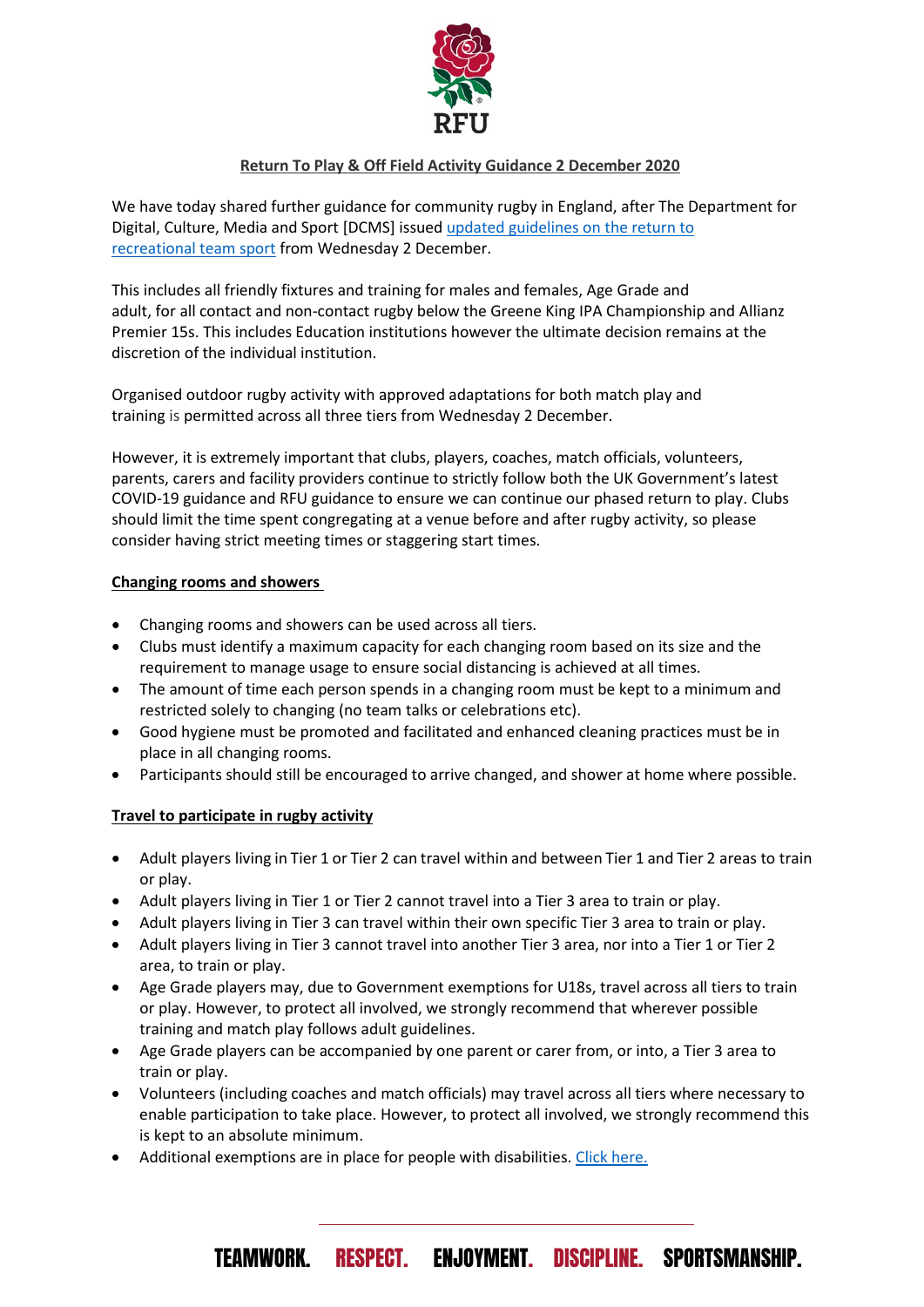Which Tier is each club in? [Find out here](https://www.gov.uk/find-coronavirus-local-restrictions)

### **Spectators**

- **Clubs in Tier 1 and 2** are permitted to accommodate a limited return of socially distanced spectators but must follow the rule of six.
- **In Tier 1,** the number of outdoor spectators allowed is limited to whichever is lower in a socially distanced and groups of six environment: 50% capacity, or 4,000 people.
- **In Tier 2,** this number is limited to whichever is lower in a socially distanced and groups of six environment: 50% capacity, or 2,000 people.
- **In Tier 3,** no spectators are permitted.
- For the avoidance of doubt, people must not travel out of a Tier 3 area to spectate in a Tier 1 or Tier 2 area.

## **Hospitality**

- **In Tier 1,** bars and social spaces can operate but must do so by table service (ordered and consumed at the table) and observing the rule of six. Six people from different households are allowed at the same table.
- **In Tier 2**, bars and social spaces can only operate as if they were a restaurant. This means serving substantial meals, like a main lunchtime or evening meal. They may only serve alcohol as part of such a meal and all food and drink is to be ordered and consumed at the table. Tables can only be same household/support bubble and must be two metres apart from each other. Takeaway must be consumed off the club premises.
- **In Tiers 1 and 2,** last orders must be at 10pm and bars and social spaces should be fully closed by 11pm. Takeaway service can continue past 10pm, if it is via delivery or click-and-collect.
- **In Tier 3,** bars and social spaces must be closed except for takeaway or click-andcollect services.
- Clubs should contact their local authority licensing department for any queries.
- All clubs must display a [QR code](https://www.gov.uk/create-coronavirus-qr-poster?gclid=CjwKCAjw5p_8BRBUEiwAPpJO69nNAjU23exWGonAKL7m3nOVglje17BFnB7Z-A-2dotMVV3JbF7dvRoC6W4QAvD_BwE) at each entrance to the clubhouse, complete and publish bespoke risk assessments and action plans for their members; and keep records of all visitors for 21 days to continue to support the [Test and Trace efforts.](https://www.gov.uk/guidance/maintaining-records-of-staff-customers-and-visitors-to-support-nhs-test-and-trace#information-to-collect)
- Clubs should complete this Covid-19 Positive Test [RFU notification form](https://forms.office.com/Pages/ResponsePage.aspx?id=FMgGcSyloEi959o21DEbVX6U_qJug-dHhlPVm_xrTpdUM0tDV0JUSFNRMjRDOFU2QTk3VTVGQkRRMC4u) in the case of a player having attended training or an individual having visited the club in the 48 hours prior to the date of onset of symptoms/date the positive test was taken.

We ask everyone to strictly follow the UK Government's national COVID-19 restrictions and encourage any incidents of non-compliance to be reported to the RFU. If any club or member is found to have breached either RFU or Government restrictions, then disciplinary action may be considered. Please report any concerns to [covidcompliance@rfu.com](mailto:covidcompliance@rfu.com)